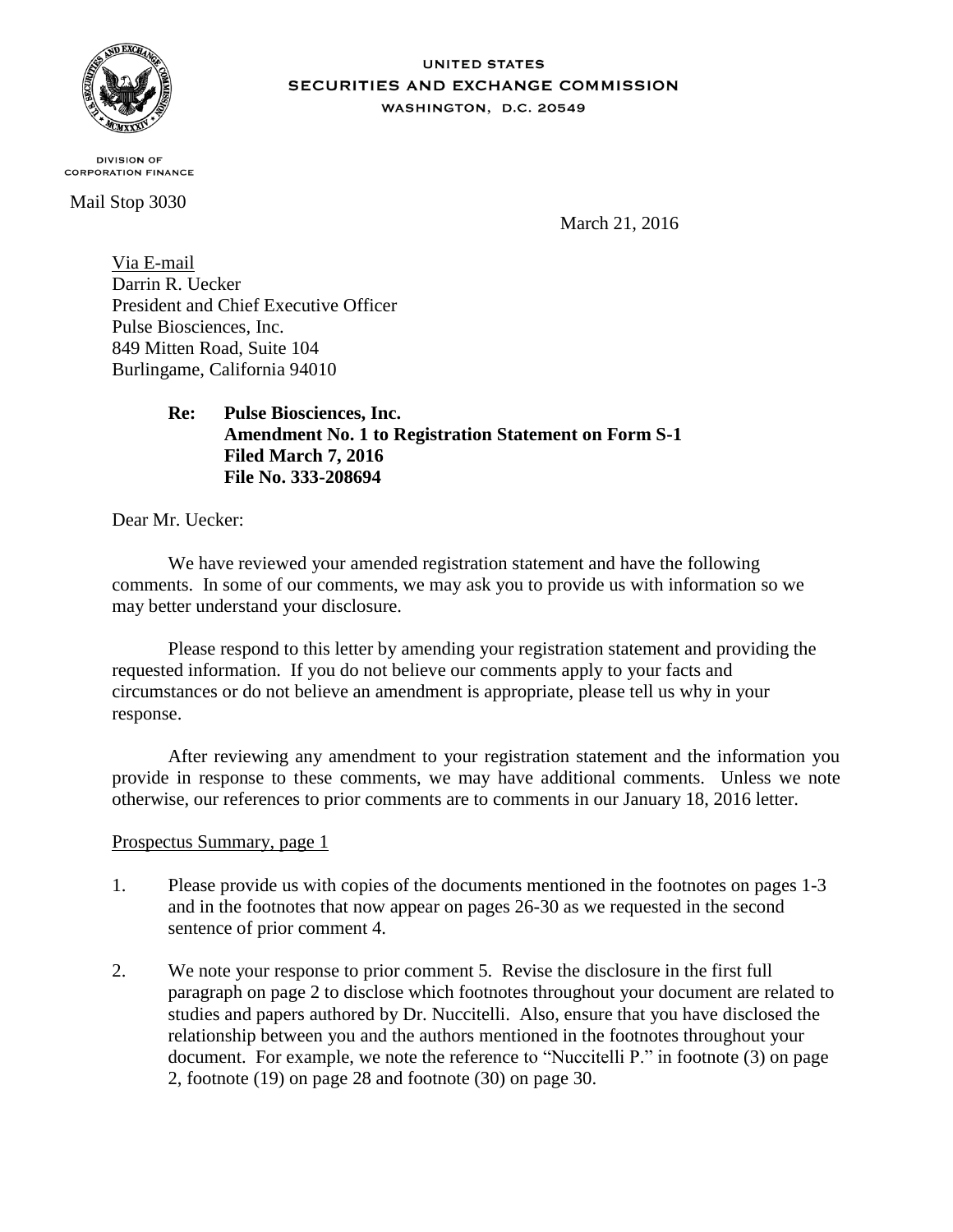Darrin R. Uecker Pulse Biosciences, Inc. March 21, 2016 Page 2

- 3. We note your response to prior comment 7. Please revise the disclosure about "preclinical data" mentioned in the second paragraph on page 1 to remove any implication that the data is the result of your studies. Also, revise the disclosure about "Animal studies" mentioned in the second paragraph on page 26, "Animal trials have suggested" mentioned in the penultimate paragraph on page 27 and "Existing animal data suggest" mentioned in the last paragraph on page 27 to remove any implication that the data is the result of your studies.
- 4. Refer to your discussion of 510(k) clearance on page 4. Please revise further so an investor may understand why their might exist a "predicate device" for these purposes, in light of your disclosure elsewhere that you believe your device is the first or only device to perform the functions described in your prospectus.
- 5. We note your response to our prior comment 9. Please revise further to discuss the limited nature of certain of the referenced studies and trials. For example, we note the limited subject pool of several of the studies.

# Because we and one of our licensors have used federal funding, page 11

6. We note your response to prior comment 13. Please remove the disclosure in the sixth sentence in this risk factor that mitigates the risk.

# License and Other Agreements, page 37

7. We note your response to prior comment 17. Please tell us with specificity where the provision concerning the milestone mentioned in the fifth paragraph of this section appears in your license agreement with ODURF and EVMS.

# Executive Employment Agreements, page 68

8. Please tell us why you did not include in this filing the disclosure regarding Dr. Richard Nuccitelli that appeared on page 71 of your prior filing.

# Related Party Transactions, page 70

9. Please tell us with specificity where you included the disclosure in response to prior comment 26 regarding proceeds of this offering to be used to pay the amounts owed to the related parties.

# Principal Stockholders, page 72

10. Refer to footnote (2). Tell us how you determined it was appropriate to exclude the shares underlying options from the table.